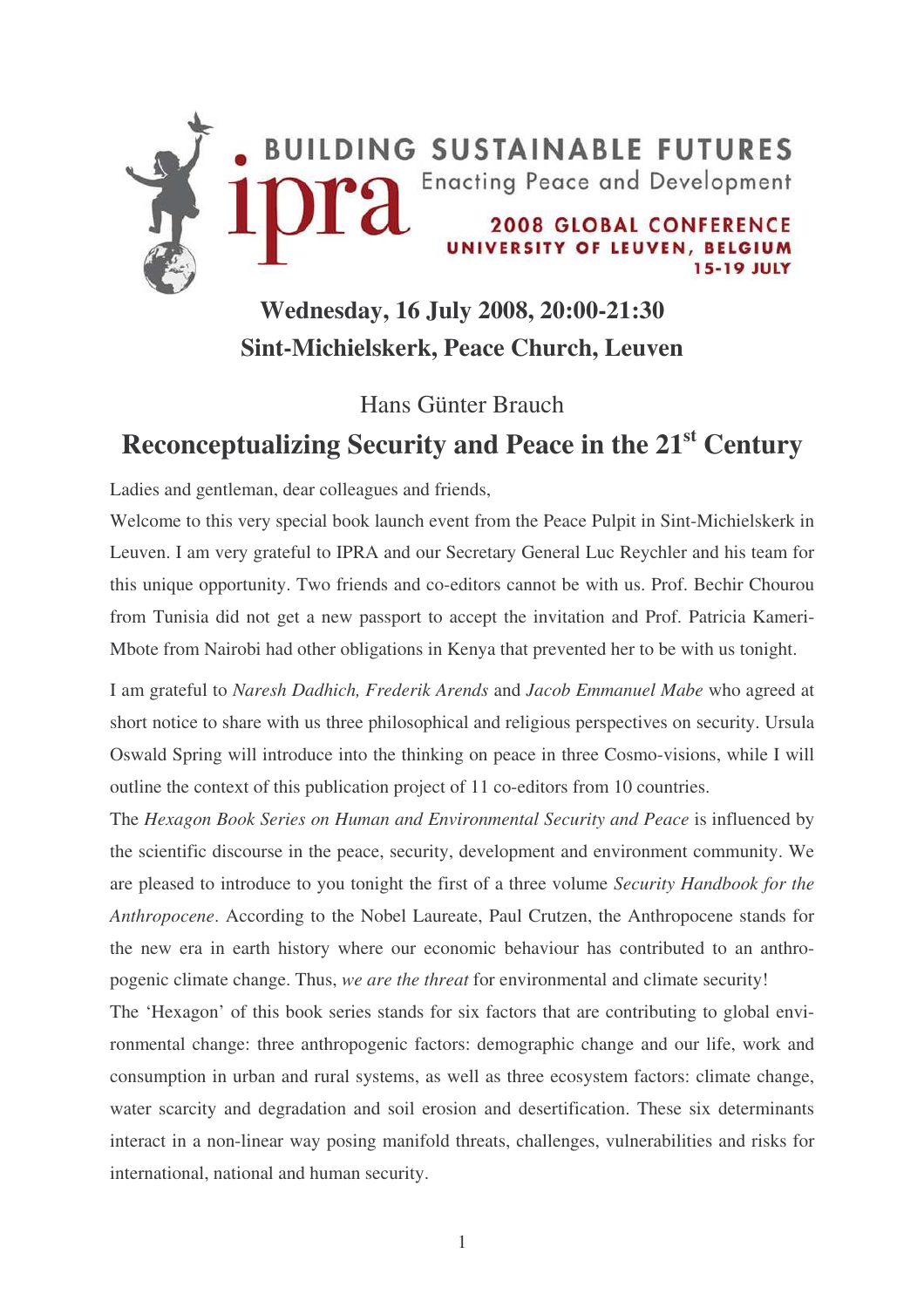This *Security Handbook for the Anthropocene* aims at a global conceptual mapping of the reconceptualization of security beyond the dominance of Western thinking that has often ignored the thinking of other cultures, religions and philosophical traditions or has used the cultural dimension for the justification of Western military power. Peace requires respect for the diversity of other cosmovisions that enrich our life on earth. A key assumption of this handbook is that three factors triggered this reconceptualization:

- the *end of the bipolar Cold War* in 1989, symbolized by the fall of the Berlin Wall;
- *globalization* with its new security dangers posed by non-state actors (organized crime, terrorists but also those bankers that are responsible for the global banking crisis); and
- *global environmental* and *climate change***.**

These three factors have contributed to three changes of the conceptualization of security:

- a *widening of security* from the political and military dimension of national security to a wider concept that encompasses the economic, social and environmental dimension;
- a *deepening* of *security* from state-centred concepts of national, regional and international security to people-centred concepts of human, communal and gender security;
- and a *sectorialization of security* that applies to energy, food, health and water.

Since the Brundtland Commission's report on '*Our Common Future*' this conceptual linkage has gradually widened to a "conceptual quartet" that combines peace and security with development and environment. For Brundtland "the real sources of insecurity also encompass unsustainable development, and its effects can become intertwined with traditional forms of conflict in a manner that can extend and deepen the latter." This volume reviewed the six relations among four key concepts since 1990 for the policy and the scientific realm. These linkages refer to four conceptual pillars: the *security dilemma* among states, a new *survival dilemma* in the context of a people-centred human security concept, as well as the 'sustainable development' concept and the emerging concept of a 'sustainable peace' on linkages between environment and peace. In this volume Ursula Oswald introduces her interpretation of sustainable peace while I compare the security dilemma of states with the survival dilemma of socially vulnerable poor people confronted with severe impacts of natural hazards.

The security concept has changed with the prevailing international order. With the Covenant (1919) the concept of 'collective security' was introduced, after World War II the concept of 'national security' was launched to legitimize the global US role and after 1990 the security concept widened and deepened and new concepts such as 'human', 'environmental', 'gender' and sectoral security concepts were added to the policy agenda.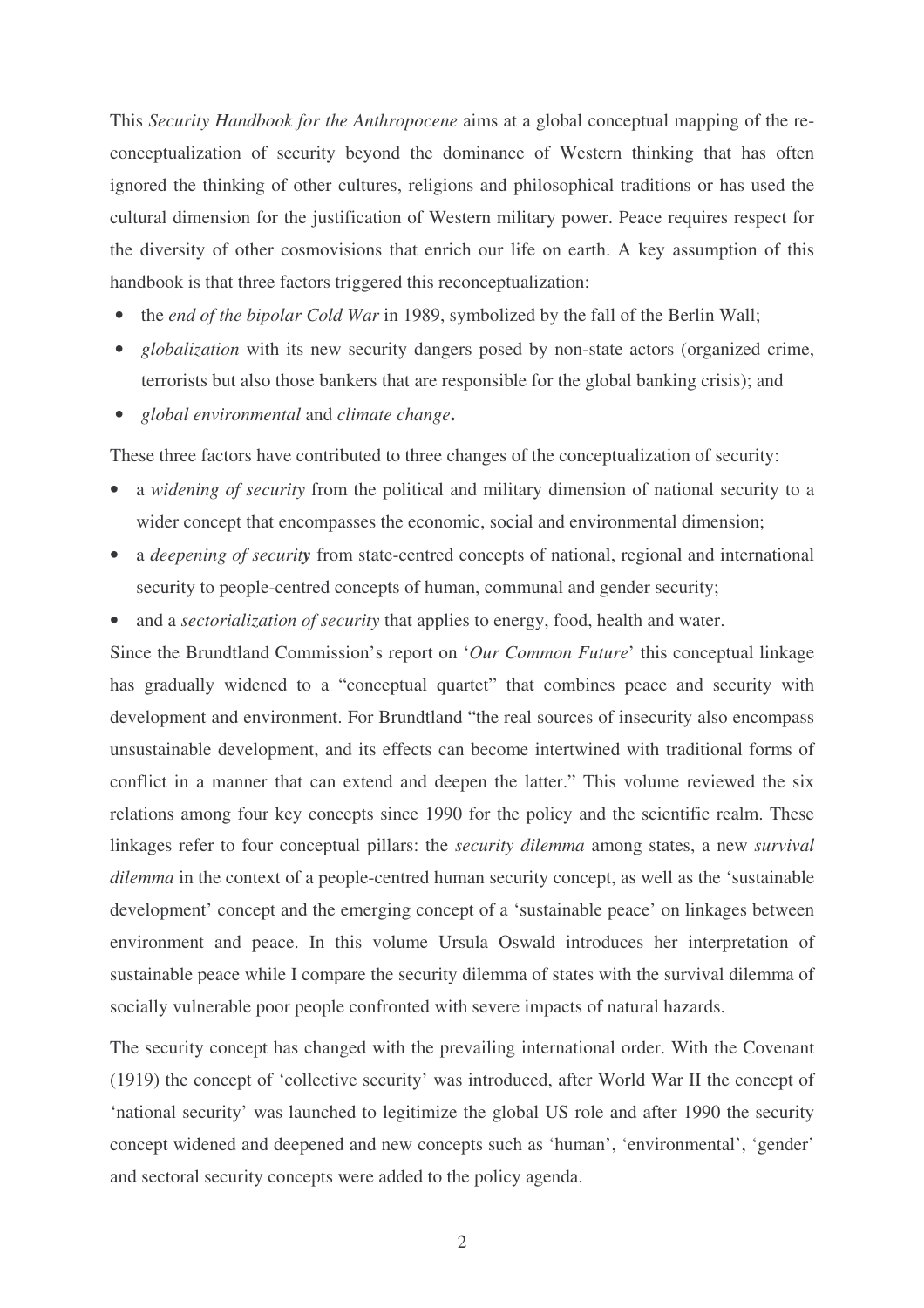In the UN Charter the security concept is used as: "international peace and security", but only threats to international peace and the breach of the peace may legitimate the use of force under the UN's collective security system. The concepts 'development' and 'environment' were added to the international agenda in the 1950's and 1970's. With each concept a specialized research programme of security studies, peace, development, and environmental research is associated. While these concepts have been widely used in the social sciences, systematic conceptual analyses of these four terms and their manifold linkages have been rare.

'Peace' is a religious and a scientific concept, and it has been a goal of national policy-making, of international diplomacy, and of many international organizations. As peace requires a minimum of order and consensus, peace is closely associated with law what presupposes freedom. Peace is no state of nature but must always be created anew by human beings, and thus it often relies on legal agreements that are in most cases backed by power. Internal peace corresponds closely with the defence of the territory against outside infringements.

Since the Westphalian Peace of 1648 the defence of the territorial peace has been linked to the monopoly of force by sovereign rulers. Besides the 'peace within the state' that was achieved through its monopoly of the means of force and its use, the 'peace between and among states' has become a major concern of modern international law since the 16<sup>th</sup> century. War was still seen as a legitimate means for the realization of interests among states but at the same time they called for constraints during war, such as a continuation of diplomacy and for neutral organizations. In his *Eternal Peace,* Immanuel Kant (1795) went a step further outlining a legal framework for a permanent peace that called for a democratic system of rule, an international organization (league of nations), and respect for human rights.

After World War I, the liberal Kantian tradition, represented by Woodrow Wilson at the Versailles Peace Conference, was instrumental for the creation of the League of Nation, while after World War II, Hobbesian lessons were drawn from the collapse of the League of Nations. With the end of the Cold War (1989 – 1991), war as a social institution was not defeated but it has returned in the form of resource, ethnic, and religious conflicts, primarily within states but also as pre-emptive wars not legitimized by the United Nations Security Council. Since the 1990's proposals for a new international order of peace and security in the Kantian and Grotian traditions were gradually replaced by concepts of preventive wars.

Peace has been defined as a basic value and as a goal of political action, as a situation of nonwar, or as a utopia of a more just world. Johan Galtung distinguished between a condition of 'negative' (absence of physical or personal violence – or a state of non-war) and 'positive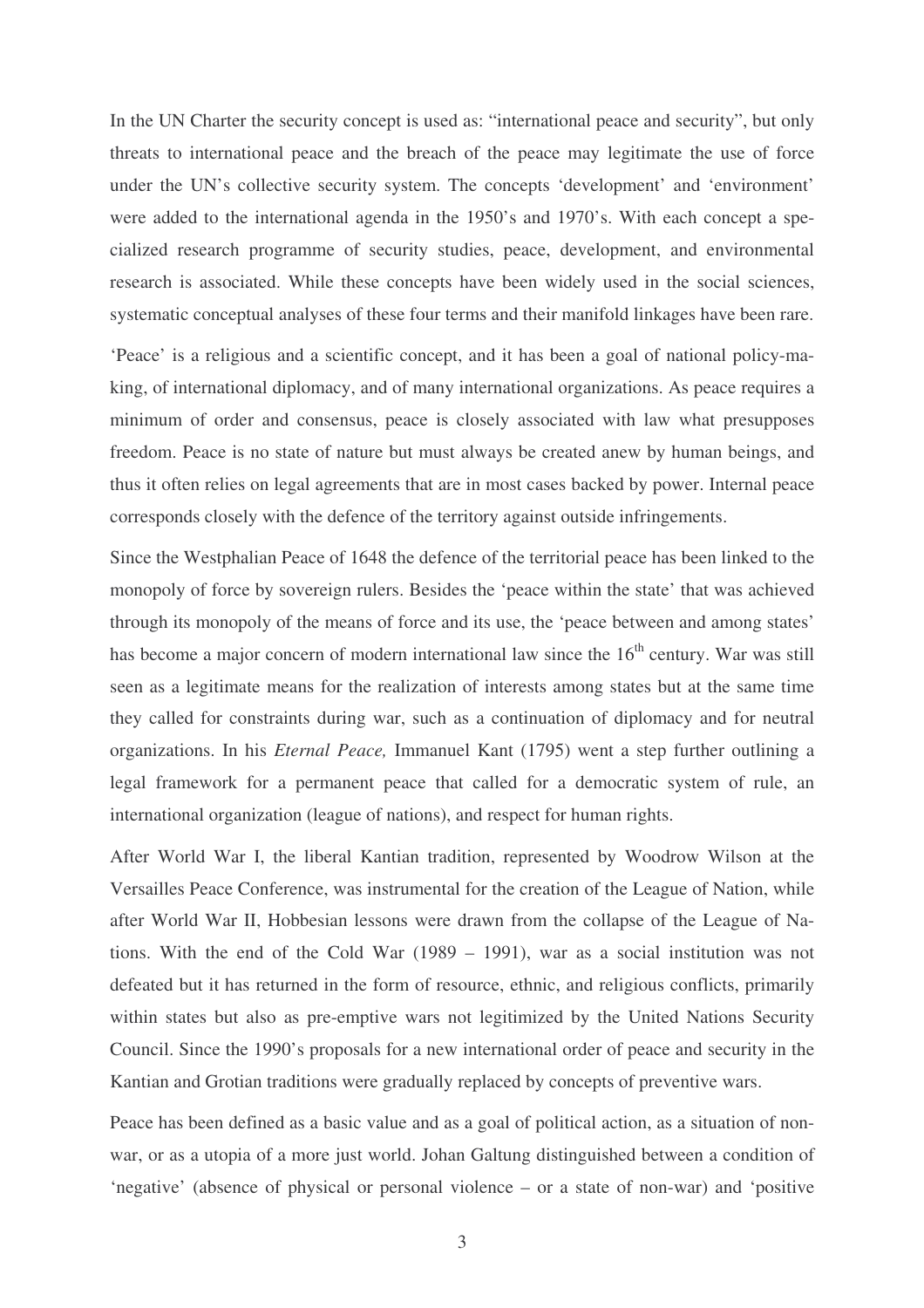peace' (absence of structural violence, repression, injustice). In his 'civilisatory hexagon' Senghaas referred to six related aspects: 1. an efficient monopoly over the use of force; 2. effective control by an independent legal system; 3. interdependence of social groups; 4. democratic participation; 5. social justice, and 6. a political culture of constructive and peaceful conflict transformation. No consensus on a generally accepted minimal definition of peace emerged.

Peace research as a value-oriented academic programme emerged during the Cold War in the US and in Northern Europe as an intellectual challenge to the prevailing Hobbesian perspectives in international relations and in the newly emerging programmes of war, strategic and security studies. Wolfgang Huber and Hans-Richard Reuter argued that a basic condition for peace is the survival of humankind, and that "talking about peace does not make sense any longer, if life on the planet is destroyed." Discord exists in those processes that threaten life on earth, e.g. by an exploitation and destruction of nature, that lead to mass hunger and to an endangerment of life by military means. For Lothar Brock peace should be more than the absence of war in the framework of five dimensions: a) of time (eternal peace), b) space (peace on earth), c) society (domestic intra-societal peace), and d) procedure (peace as peaceful dispute on peace), and e) a heuristic dimension to move from the study of the causes of war to the conditions of peace.

This review of peace concept in the Western tradition offers only a glimpse of the many other meanings in the Eastern (Chinese, Indian), Middle Eastern (Muslim, Arab, Turkish), African and indigenous Latin American traditions. These philosophically and culturally-determined meanings of peace influence the legal interpretations of the key concept of 'international peace' as well as of 'threat to the peace, breach of the peace' (Art. 39) in the UN Charter. The linkage between 'international peace and security' is used repeatedly in the preamble and in Art. 1(1) as a goal of the UN "to maintain international peace and security", and in the provisions dealing with the powers of its organs (Art. 11, 24, 33(1), 36(1).

This linkage between peace and security has been analysed by the English School that distinguishes three basic traditions on international relations they associated with *realism* based on power (Machiavelli, Hobbes), *rationalism* relying on cooperation (Grotius), and *idealism* relying on international law and human rights (Kant). These traditions represent schools of thought that also exist in the political philosophy in the East, but also in the Middle East, African and pre-Columbian Mesoamerican traditions that are often ignored in the Western discourses on international relations, peace and security.